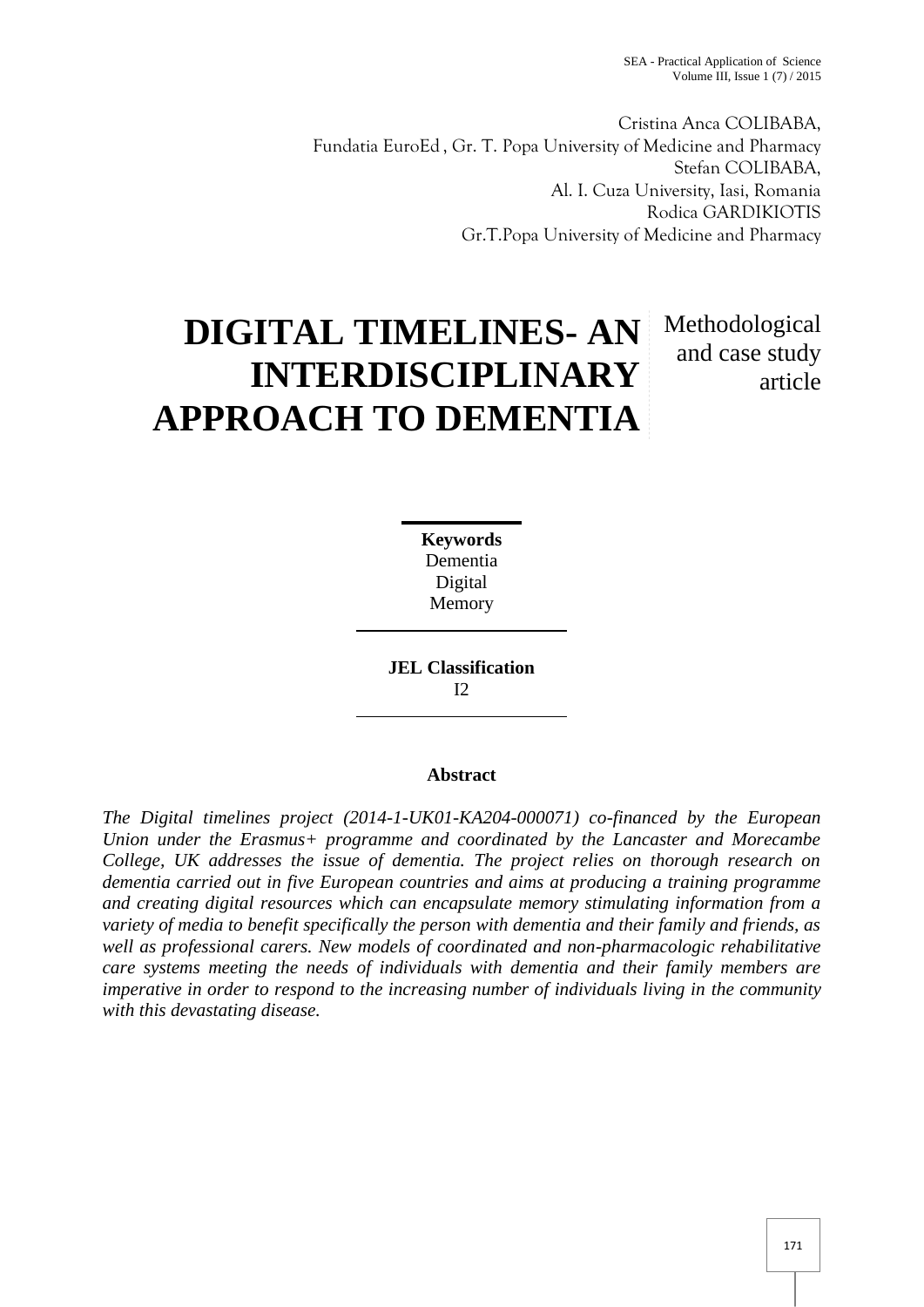#### **Introduction and context**

Dementia is a universal phenomenon which is increasing at an exponential rate. It is estimated that there are currently 1.04 million (1.65%) sufferers in the UK, 270,300 (1.26%) in Romania, 32,000 (1.57%) in Slovenia, 331,000 (0.44%) in Turkey and 173,000 (1.82%) in Sweden. (Alzheimer Europe 2012 statistics) There are more than 10 million across Europe and 44 million globally. Directly linked to longevity, this is set to double over the next 20 years (http://www.worldlifeexpectancy.com/cause-of death/alzheimers-dementia/by-country/).

Until, indeed if, dementia becomes curable, it represents an increasing cost challenge for governments, as well as an increasing social and moral challenge for humanity. These challenges therefore create demand by governments, communities and families for new, innovative and low- cost services which help to manage the progress of the disease, maintain the quality of life and help people stay away from expensive chronic support services.

This means that care for people with dementia is a growing industry and offers economic opportunities for European workers. Furthermore, the scope to use increasingly sophisticated ICT to help people with dementia is likewise a growth field, with new assistive technologies regularly coming on stream. Already, there are many types of therapies accessible to dementia carers, family, friends and professionals, which help the person with dementia to sustain the activity of the memory function and maintain good quality of life for as long as possible eg. compilations of favourite songs; written and photo-annotated 'life story' personal accounts.

The objectives of the Digital timelines project are as follows:

 to make maximum use of developments in ICT with regards to "multi-media" digital devices and associated progress in consumer access to produce a training programme and digital resources which can encapsulate memory stimulating information from a variety of media to benefit specifically the person with dementia and their family and friends, as well as professional carers. The effective resource produced is at very little or no cost.

The training package is easily transferable and accessible to individuals, carers, family and professionals alike. The training package can be cascaded on a one-to-one basis or in small groups. It can further be available as an eCourse, and can be supported by examples of digital timeline videos, as well as an instructional video, to ensure that the products are universally and freely

available as open educational resources, along with many other complementary support interventions.

The process of production and regular use of the final resource provides many hours of comforting support to the person with dementia and encourages greater memory based interaction between the person with dementia and their supporters.

The nature of the project also addresses EU priority needs, including: improving the digital skills of adults; improving the digital skills of varying age groups in the care industry, including younger adults entering the workforce; encouraging use of open educational resources (OER) and providing open and flexible learning; improving capabilities and knowledge exchange between actors in member states, including in practical application of ICT as an educational resource; a focus on the needs of the disadvantaged groups in society. Making the training resources available in Romanian, Slovenian, Turkish, Swedish and English addresses the need to produce Open educational resources in diverse European languages.

#### **Previous initiatives**

There are already a number of helpful and successful initiatives available throughout Europe which offer reminiscence-based therapy to people with dementia and their careers, personal reminders of people, places and events for the person with dementia. However, thus far there is very little available that uses a coordinated multiplicity of media to achieve a more powerful stimulation of memory and reminiscence (eg. photos, film clips, sound bites, personal messages both oral and video, etc.). Discussions with leading national dementia care bodies –such as Alzheimers UK and ZDUS, indicate that this represents a gap in therapeutic service provision, especially as ICT capacity and associated consumer accessibility develops. Furthermore, many of the interventions produced at an institutional level are neither tailored nor flexible to match the particular needs or interests in individual cases, which can often make them cumbersome to use and difficult to apply. The project offers both the possibility of multiple-media stimuli and a tailor-made production for each individual person with dementia and their careers.

Very few current initiatives are offered as a cascadable course or eCourse with supporting materials. However, since the project does offer these, the capacity/ability to produce digital timeline videos is disseminated widely and at all levels of the dementia community - and indeed beyond to the "pre-dementia" elderly community thus promoting accessibility. The basis of the Digital Timelines videos idea is partly from the success with the MyStory project in drawing in additional user groups because of the endearing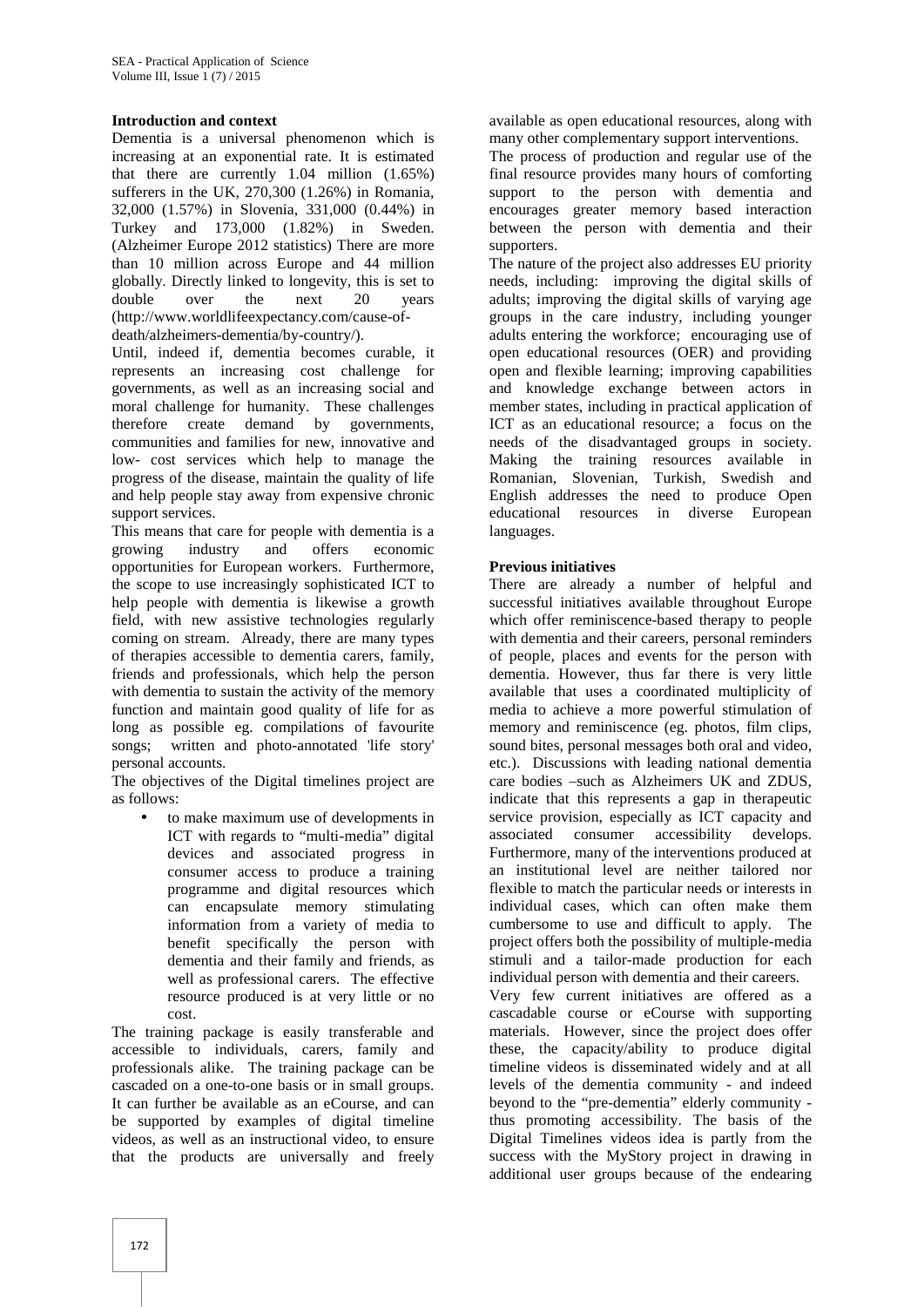attraction of personal reminiscence to those who are able to directly identify and connect with it. This included large numbers of older people with dementia when disseminating the project. Conversations with some of these people and their carers indicated that personalized videos would stimulate more memories, if the correct triggers could be researched and included into the videos.

Different EU countries and cultures have different ways to cope with the needs of older people with dementia and other neuro-conditions and to deliver pastoral care. The variety of backgrounds and national policy contexts stimulates knowledge exchange, sharing ideas and best practice and finding common approaches to deal with this growth area. Each partner country is experiencing increasing numbers of older people, which means that not only dementia cases are on the increase but also the demand for skilled carers and people with a good understanding of dementia issues.

This project provides a valuable resource for upskilling those already involved in dementia care as well as for training those that enter this growing sector in the coming years. Each partner has a unique level of access to the direct and indirect target groups in each country and this offers scope to share and develop a range of approaches and applications of the project outputs.

In effect, the project uses new ICT capacities to pull together and build on successful therapeutic initiatives already available, which makes it complementary, but which also offers something more effective, more flexible and more widely applicable/accessible.

#### **Project outcomes**

- An international comparison report on current approaches, practices, examples of dementia memory support tools from the partner countries
- A training course for carers, families and friends of people with dementia; showing them how to go about the full process of producing a digital time-line video.
- A pilot training programme to test out the training course on partner staff (2) and cascade it to 10 active users in each partner country, resulting in 72 trained staff.
- Good practice examples of digital timelines videos (2 per partner - 12 in total)
- An instructional video on how to produce digital timelines videos (1 per partner - 6 in total)
- Three multiplier events held in Romania, Slovenia and the UK

#### **Overview on Dementia situation in Romania**

Dementia and Alzheimer's disease are legally defined as a disability in Romania. This is covered by Order no. 90 of 9 August 2002 which was issued by the Ministry of Health, State Secretariat for Disabled People and published in the Official Gazette no. 701 of 25 September 2002. However, according to the Romanian Alzheimer's Society, the methodological norms have not yet been established, which means that so far this definition is mainly theoretical and does not translate into practice 2. Alzheimer Europe estimates the number of people with dementia in Romania as being 270,304. This represents 1.26% of the total population of 21,387,517. The number of people with dementia as a percentage of the population is somewhat lower than the EU average of 1.55%. One in six patients in hospitals and half of the residents in old people's homes suffer from dementia. Unfortunately less than 20% of seniors have been consulted and diagnosed and most of them get a diagnosis in the advanced stage of the disease. Their chances of rehabilitation and access to information and proper care and treatment are dramatically limited. By 2025, it is estimated that the number of persons with dementia will increase to around 600.000 in Romania (http://www.alzheimer-europe.org/Policy-in- Practice2/Country-comparisons/Legal-capacity and-proxy-decision-making/Romania).

#### **Priorities and strategies**

Mental health is among the national healthcare priorities in Romania. In terms of treatment pharmacological treatment prevails; patients in the advanced stage are hospitalized. The psychiatric hospitals are very "medically" oriented. Patients' rehabilitation is difficult because doctors' work is based on the biological model of mental illness. The staff has a 'paternalistic" approach to the patients, that is people under their care are protected and provided for but they are not given any responsibility or freedom of choice (even in relation to patients' treatment process). The patient has played a passive role in his or her own treatment process. Since 2006, hospital directors have managed their budgets independently but they have enjoyed limited freedom in hiring their staff. There is a shortage of staff in most hospitals. There have been some attempts to improve the situation: Ministry of Health has increased psychiatrists' salaries and opened more positions for this field.

A new stage in dealing with this health issue was February 2012, when the National Alzheimer Alliance was set up and this was the first step in lobbying for a National Dementia Strategy (http://www.alz.ro/). There are huge difficulties in obtaining an early diagnosis. GPs are not permitted to diagnose dementia. Only psychiatrists, neurologists and geriatricians are permitted to diagnose dementia and/or Alzheimer's disease.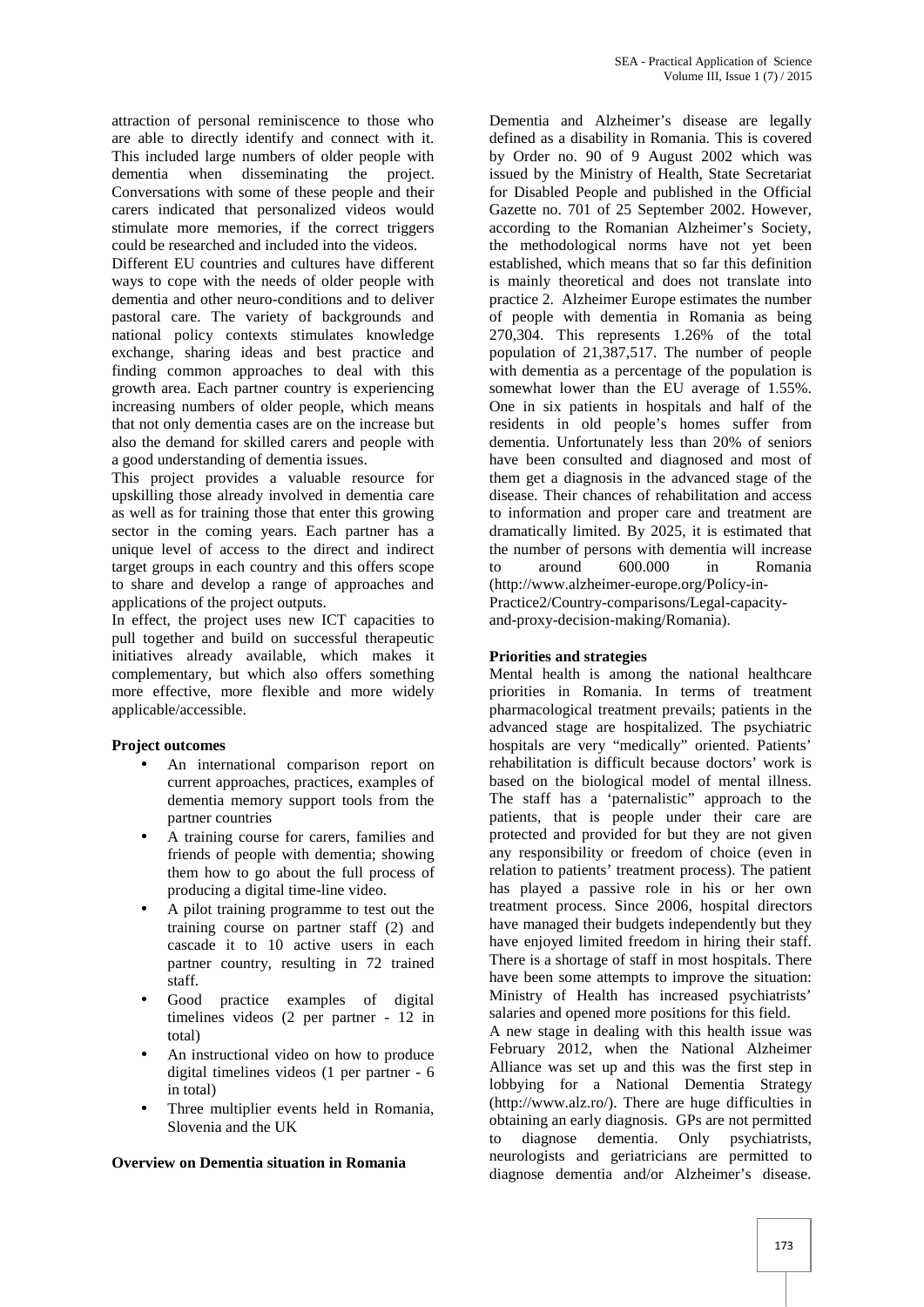Continuing education is an obligation for GPs although courses on the diagnosis and management of patients with dementia are not compulsory. There are guidelines approved by the National Health Insurance, which prescribe a series of examinations that need to be carried out when making a diagnosis (neuropsychological tests, CT or MRI scans and laboratory tests). The current "Guidelines for Dementia Diagnosis and Treatment" were published in 2009 with the approval of the Health Ministry. These guidelines were developed by neurologists and psychiatrists and undertaken by all the specialist doctors involved in the diagnosis and treatment of dementia (neurologists, psychiatrists, geriatricians). Medical treatment at national level is free of charge; AD drugs are available and reimbursable in Romania. Treatment initiation and treatment continuation are restricted to specialists (neurologists or psychiatrists).

Legislation relating to the provision of home care services

There are several laws which relate to home care services (but only medical services). There are also laws regarding people with disabilities which also cover people with dementia. There are two laws regulating the activity of personal assistants i.e: law 519/12.07.2002 and Romanian Government Decision no. 427/2001 regarding the approval of Methodological Norms for working, rights and responsibilities of personal assistants for people with disabilities (http://www.alzheimereurope.org/Policy-in-Practice2/Country-

comparisons/Home-care/Romania).

GPs or specialists recommend medical home care by taking into account the state of health of the person in need (who must have a health assurance) and the person's dependency grade. Medical home care services are based on contracts signed between the National Health Insurance Company and people or organizations accredited to provide such services. There are 3 dependency grades: totally dependent, partially dependent and independent.

A person can apply for medical home care (not for a personal assistant, but for medical personnel – nurses) on condition they have been previously hospitalized for their disease, he/she has been recommended medical home care by the specialist/GP who has a contract with the National Health Insurance Company; the medical care providers

have a contract with the National Health Insurance Company.

A person with a grade one disability certificate is provided with a personal assistant if he/she has a diagnosis of dementia from a specialist (psychiatrist, neurologist) and a form describing the evolution and symptoms, which demonstrate the need of permanent supervision. An Expertise Commission for Persons with Disability will examine the patient and his/her medical documents and will decide on the grade of disability. The patient or the family have to find a person willing to become the personal assistant. The personal assistant is paid 8 hours' work per day by the local authorities. Their activity is monitored by representatives of the Social Protection Departments. Personal assistants must complete training programmes offered by local authorities. The patient's condition is periodically revised by the Commission (http://www.alzheimer europe.org/site/Policy-in-Practice2/Country comparisons).

There are two types of certified carers (as they appear in the Romanian Occupational Code): home carers for people who are ill and home carers for elderly people. They are certified on the basis of Government Ordinance. 129/200 and they are legally certified by the Ministry of Employment. Their training should be organized by providers who have been accredited by the National Council for the Professional Training of Adults. A certified carer needs a six-month training program, which is longest training in the field. Most people cannot afford to pay for the course and as a result there is a shortage of qualified staff. (http://www.alzheimer europe.org/Policy-in-Practice2/Country-

comparisons/Home-care/Romania).

#### **National guidelines on therapeutic interventions**

There are some general interventions which are available in Romania to support the persons with dementia and their carers, in all forms: e.g. books, memory box, any visual triggers (cartoons), gadgets, positive images, self-help groups, other activities within European projects provided by health/social care, NGOs, local initiatives, day/night centres.

The most accessible interventions are those organized by families and self-help groups. Such activities are very popular:

- Creating a choir/ participating in a choir
- Creating a group of friends who meet regularly
- Listening to music
- Reading books
- Doing crossword puzzle
- Playing cards/ monopoly
- Visiting museums
- Playing with grandchildren
- Taking care of animals/ plants
- Working in the garden
- Going to a fitness club with friends
- Cooking with friends

There have been several project proposals from local authorities (municipalities) to open day care centres in some of the major cities in Romania. There are several day care centres in the country which benefit from the support of the Church but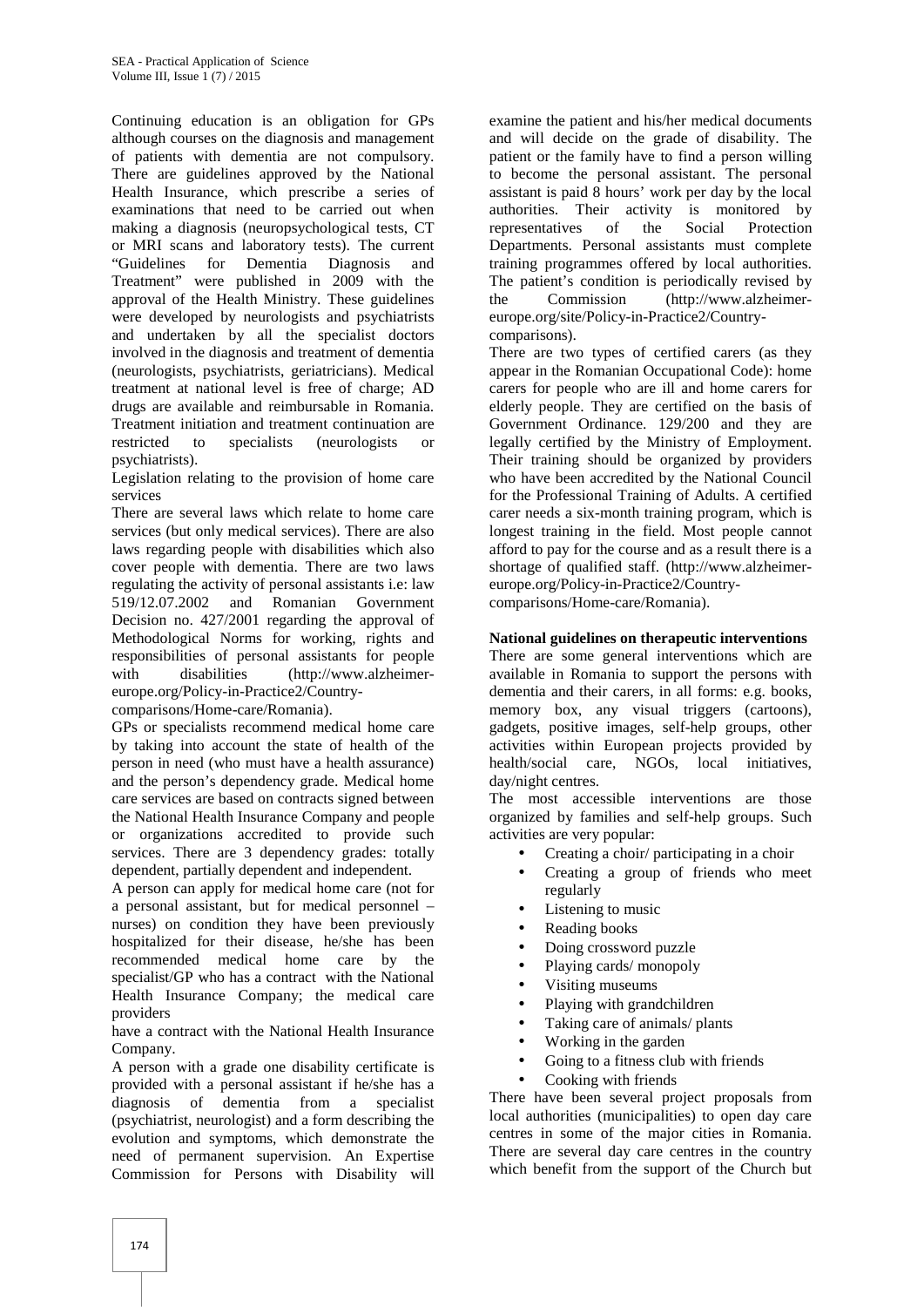they are for elderly people with social problems and not specifically for people with dementia.

European projects: Bearing in mind that one of the main challenges Europe is facing nowadays is the ageing of its population, there are lots of European projects whose target groups have been seniors. The following projects show how stimulating they are in engaging seniors in activities and how much they can help seniors to stay active as long as possible.

The Bilfam project proposes a program ('the 'Narrative Format' innovative methodology) for learning a foreign language within the family (children/ parents or grandarents). Field research results have shown that parents/ grandparents with little or no foreign language competence, provided with the necessary tools and strategies, can be involved in their child's foreign language learning. Both child and adult benefited from the experience intelectually and emotionally. Results also showed that parents/grandparents felt encouraged to improve their own language learning and computer skills as they taught their children/grandchildren. MyStory is a project funded by the European Commission (under KA3 ICT) for the years 2011- 2013, The two primary beneficiary categories were senior citizens and young people, who were expected to interact while sharing learning and providing support for each other. At the core of the project lay a collection of life-stories, narrated and shared by senior citizens and collected by younger people (who were recruited and trained as digitally competent story collectors and gatherers). The collection was made available online and accompanied by a complete set of user information packs and background contextual materials. In their turn seniors were taught how to use the computer and the internet. The Grankit project funded by the European Commission (under KA3 ICT/ GRUNDTVIG Multilateral) and implemented by Euroed Foundation, Iasi, Romania, has also helped address the same challenge. The project has raised the issue of 'being an active citizen' regardless of the age or the role in society by exploring the relationships between generations (grandparents and grandchildren), encouraging solidarity between these groups and promoting strategies for ensuring that the ageing can be positive and dynamic. Grandparents have been trained to acquire basic ICT skills and use social network groups (such as Facebook) by their grandchildren. In their turn grandparents are supported to set up a "Grands Help Desk" on the internet, which provides online support to children and teenagers (help with burden to be hidden. homework, personal or family problems, bullying etc.).

Alzheimer Cafes: The Romanian Alzheimer's Society and a group of business people set up an Alzheimer Cafe (AC) in Romania, in Bucharest, in 2012. "An Alzheimer Cafe is a new type of support

that takes the form of a monthly gathering for the purpose of education about dementia, support and social contacts. The cafe is for people with all types of dementia and is the first type of support that brings together people with dementia, their family carers, professionals and volunteers. The AC model was developed in the Netherlands in the late 90s". The opening of the cafe was attended by international experts in the field, who also held a Master Class for dementia specialists about developing dementia-care in Romania. The Alzheimer Cafe has become more than a social gathering by offering support to the people affected from volunteers, carers, and professionals who are presnt at the Cafe. It provides dementia care and psychological education about how to live with it. The Alzheimer Cafe is a relatively inexpensive form of care intervention, and free to everyone who attends. Costs are covered by donations, therefore the Alzheimer Cafe relies heavily on voluntary from Professionals and volunteers. (http://www.romania-insider.com/comment alzheimer-cafe-concept-close-to-reality-in-

#### romania/58099/)

The use of the internet/computer in families: In Romania children spend a lot of time with their grandparents while parents are at work. Grandparents supervise their grandchildren and if they can, they help them with homework. Sharing experiences and knowledge is mutual. It stands to reason that if there is a computer in the house, seniors have been taught how to operate it and play computer games, use youtube or watch films by their grandchildren. Playing computer games and watching films online has become a way of spending time for some seniors (popular site: http://www.proprofs.com/games;

http://www.brainmetrix.com;http://www.gamesfort hebrain.com/;http://www.lumosity.com/app/v5/pers onalization/memory;http://www.mastersofhealthcar e.com/blog/2009/100-awesome-anti-aging-brain-

games-online-and-off/). The most fortunate seniors have learnt how to use Facebook and Skype in order to stay in touch with their nearest and dearest.

#### **Conclusions**

Although mental health is among the national healthcare priorities in Romania we still need a solid strategy in the field to provide directions, standards and coherent plans of action. Given the growing number of patients, although below the European one, it is imperative to raise public awareness about the issue and stop considering it a Therefore, a common National Dementia Strategy is more than welcome. The illness and its treatment involve several fields; our system still lacks an interdisciplinary approach of psychiatric and neurological pathology. Funds should be allotted for research in the field.